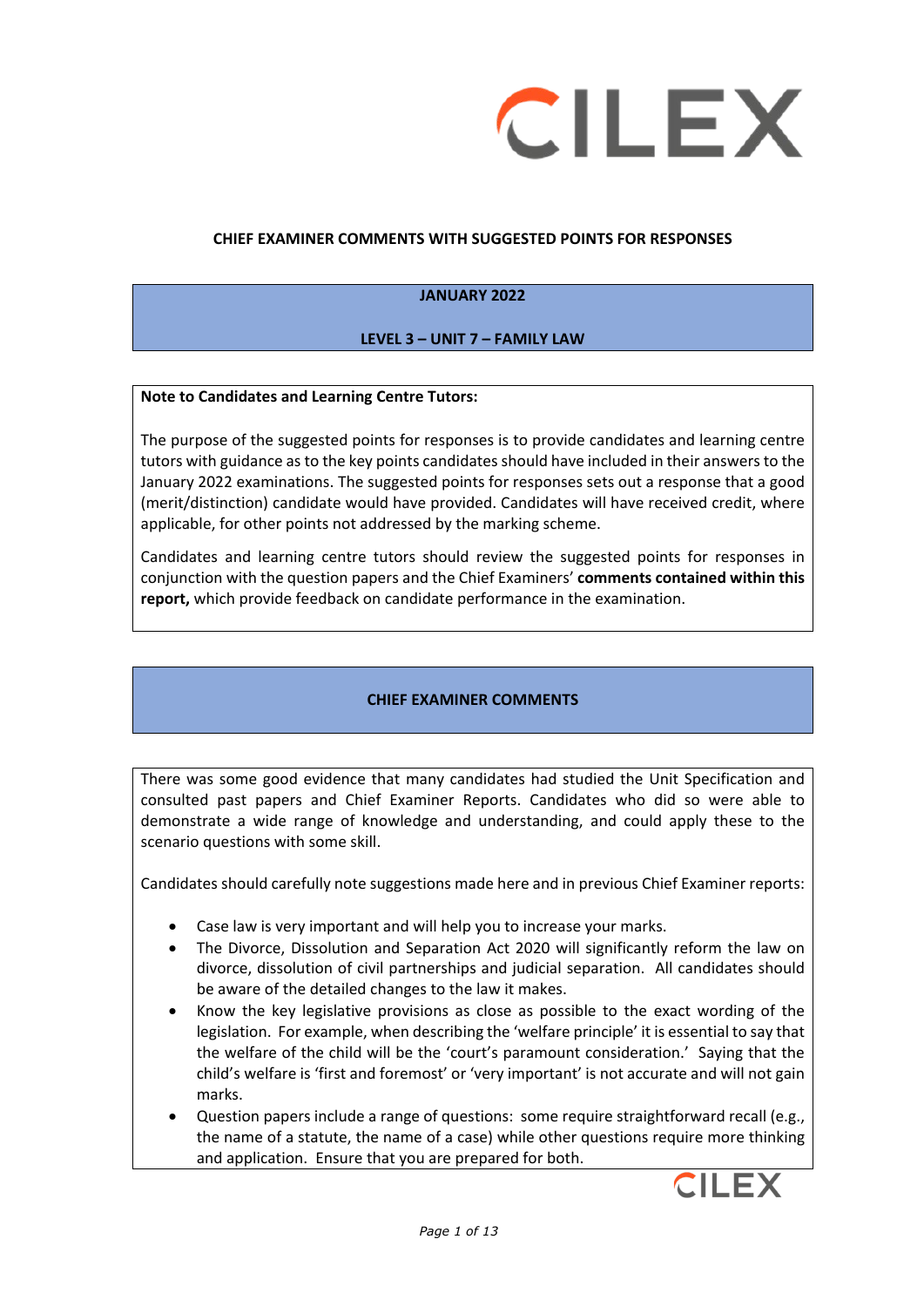### **CANDIDATE PERFORMANCE FOR EACH QUESTION**

#### **Section A**

### **Question 1**

Many candidates were able to identify changes that the Divorce, Dissolution and Separation Act 2020 makes to family law. However, candidates who simply stated that the Act will lead to 'no fault divorce' did not achieve marks. Candidates who provided specific changes to the law did better. Candidates should note that 'irretrievable breakdown' remains the ground for divorce and that the five (or four) facts will be repealed with regards to both divorce and dissolution.

### **Question 2**

Candidates performed well on this question and were able to state the requirements. A significant number of candidates did not achieve a mark for naming the statute where these requirements are found.

### **Question 3**

This was pleasingly well done by many candidates. The strongest answers named two cases and then briefly described how each one relates to parental responsibility. Credit was given to those candidates who cited Gillick v West Norfolk and Wisbech AHA (1985) in spite of the fact that it predates the Children Act 1989; the second mark would need to explain how it links to the concept of parental responsibility.

### **Question 4**

Candidates were overall able to define judicial separation, though some provided very general definitions which did not achieve a mark. Statements such as 'judicial separation lets parties live apart' did not achieve a mark as there is no reference to the fact that judicial separation has legal effect and is achieved by a court order. Candidates are reminded to remember statutory citations.

### **Question 5**

Most candidates were able to cite the European Convention on Human Rights, and did a good job of identifying rights relevant to family law.

### **Question 6**

Candidates did well on this question and demonstrated good understanding of cohabitation contracts.

### **Question 7**

This was a simple question for 1 mark and knowledge was shown by most candidates.

### **Question 8**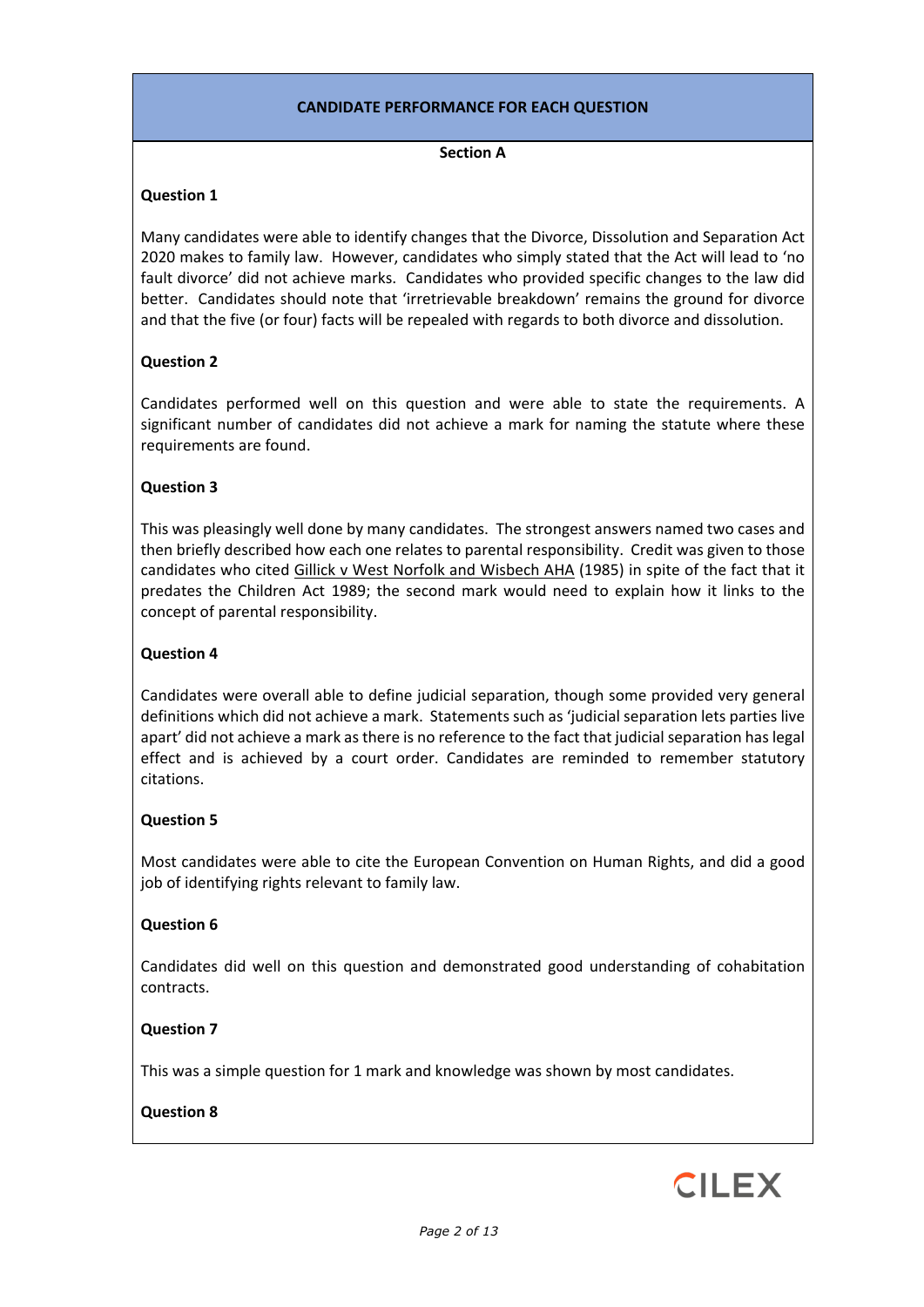Most candidates were able to pick out from the list of family law statutes those that focus on adult domestic relationships. Those who did not achieve full marks for this question did not have a comprehensive knowledge of statutes on family law.

# **Question 9**

Many candidates focussed on the Domestic Proceedings and Magistrates Court Act 1978 and achieved full marks. Other options for answering this question were available.

### **Question 10**

Candidates did better on this question than in previous question papers, which indicates that Chief Examiner guidance is being taken. This is very pleasing.

#### **Section B**

### **Scenario 1**

### **Question 1**

Most candidates performed well on this question and achieved good marks. A good starting point was the case of Stack v Dowden (2007) and the presumption that as the house is in Greg's sole name, he will hold the entire beneficial interest. Emma will have to rebut this presumption if she wants to be able to prevent a sale of the house. Good answers then went on to explain and apply the test in Lloyd's Bank v Rosset (1990), noting that while Emma has not contributed financially to the purchase of the house, there may be evidence of a common intention to share the beneficial interest and detrimental reliance by Emma. Candidates did well who noted that the appropriate mechanism to protect Emma's interest would be a constructive trust, and would then go on to discuss how her share could be quantified, proceeding under s14 and s15 TOLATA 1996. Some candidates provided law that was irrelevant to this scenario, such as White v White (1999) and Mesher Orders.

# **Question 2(a)**

Most candidates were able to provide a good definition of parental responsibility along with statutory citation.

# **(b)**

The majority of candidates were able to provide the basic answer that Greg has parental responsibility for Joseph and Pippa because he is on their birth certificates. The best answers noted that this is the case because the children have been born after 1 December 2003 when the law was changed by the Adoption and Children Act 2002.

### **Question 3**

Most candidates correctly identified the child arrangement order under s8 CA 1989 as the appropriate order for Emma to apply for. However, many candidates stopped after providing a basic definition of the order. A complete answer would have noted that the order should be for the children to 'live with Emma'. As a child arrangements order can be for 'live with' or 'contact with' (or both) it is necessary to specify what order will be appropriate to the party specified in the question. With regards to the principles, this was answered well, with most candidates able

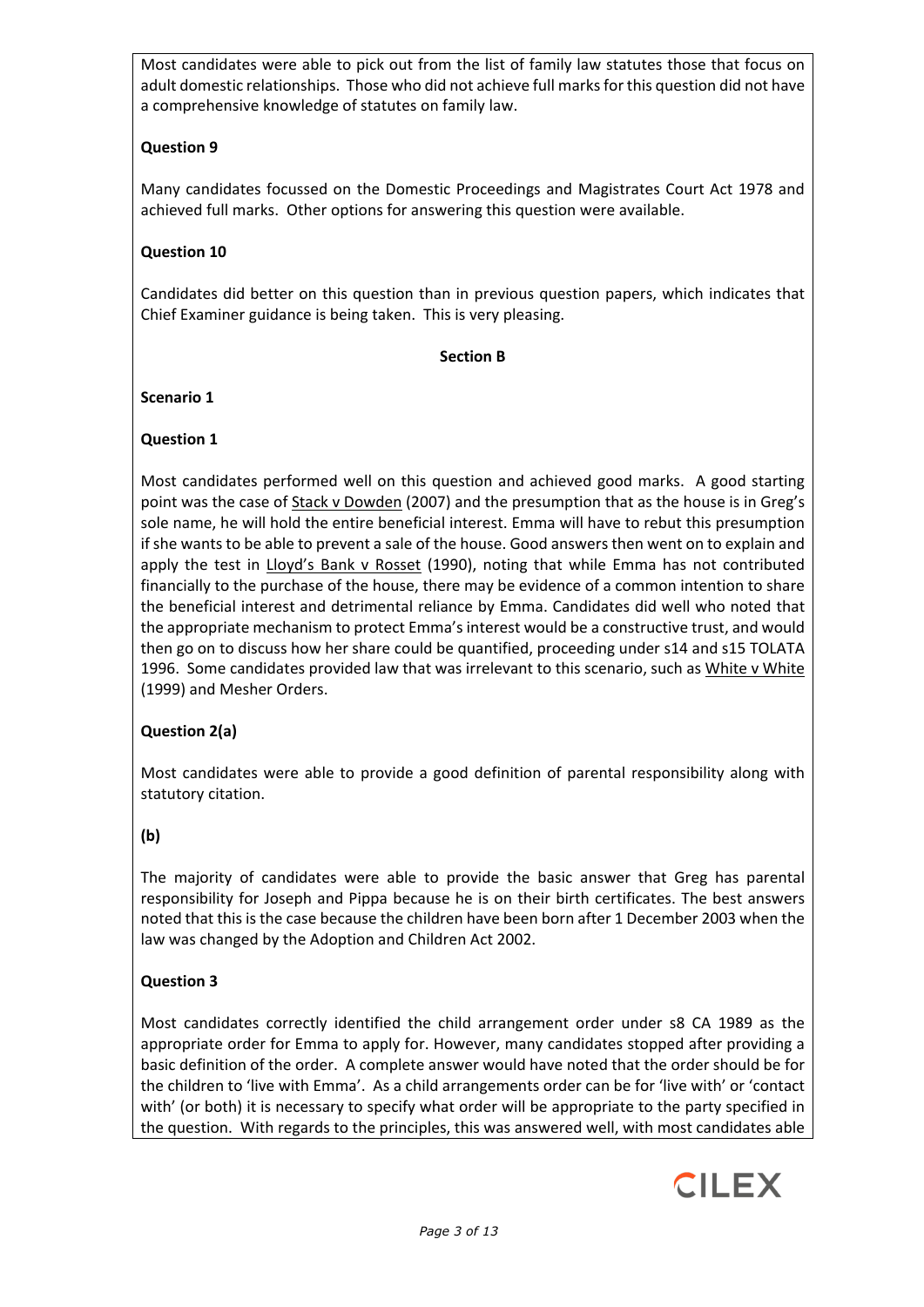to define each principle. Some candidates attempted to paraphrase the principles, which should be avoided, and some candidates simply listed the principles without definitions.

# **Question 4**

Candidates performed well on this question, with most showing a good understanding of the welfare checklist and how to apply it. Note that 'needs' includes physical, emotional and educational needs: many candidates focused only on Joseph's educational needs. Both children should have been considered for each factor that was applied.

## **Question 5**

This question could have been answered in many different ways, and credit was awarded flexibly. Most candidates appreciated that Emma could well find herself in the same situation with Mark that she has been in with Greg, and so sensibly advised her to enter a cohabitation agreement with Mark. Strong answers went on to consider other options, for example suggesting that she obtain a declaration of trust in her favour. Few candidates suggested that she consider a formal relationship with Mark such as marriage or civil partnership.

### **Scenario 2**

# **Question 1(a)**

This was well answered by most candidates who could identify the difficulties Eric will have in proving irretrievable breakdown of the civil partnership with David. He cannot rely on his own behaviour, and David's behaviour may not be sufficiently 'unreasonable' to prove irretrievable breakdown. Strong answers suggested that Eric wait for the 2-year separation but acknowledged the potential problem with gaining David's consent.

### **(b)**

Good answers to this question noted that under the Divorce, Dissolution and Separation Act 2020 Eric will simply have to make a declaration that the civil partnership has irretrievably broken down. Eric will not have to rely on any of the four facts currently provided in the CPA 2004. Too many candidates tried to paraphrase the law by stating that the law will 'bring in no-fault divorce.'

### **Question 2(a)**

There were many good answers to this question, with candidates able to identify a separation order as an option for Eric. Candidates should make sure to provide a statutory citation for court orders.

# **(b)**

Candidates did well identifying the consequences of a separation order.

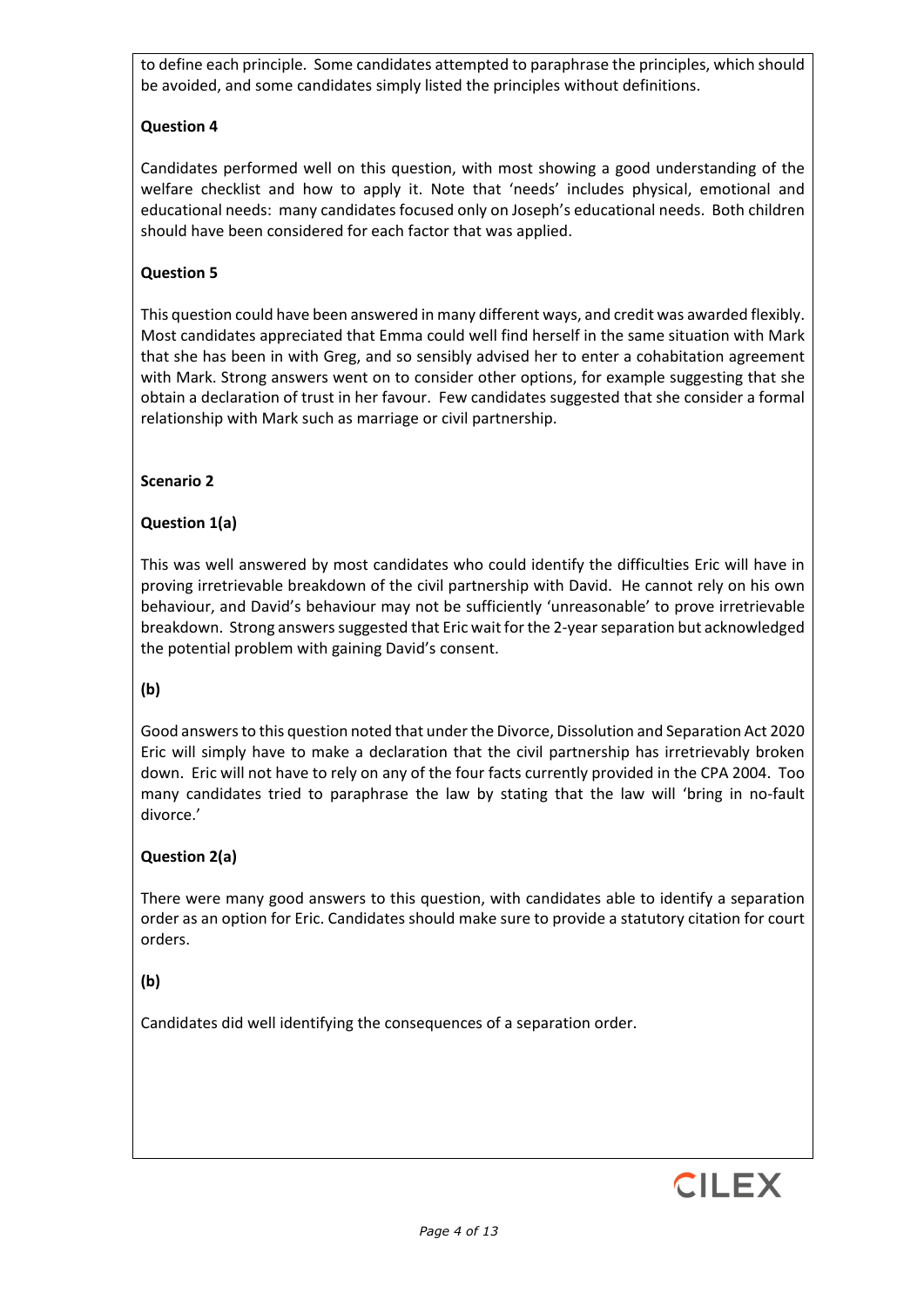### **Question 3(a)**

Candidates did a good job in identifying appropriate orders for David, though not all stated why the order would be appropriate: for example, a sale of property order would be appropriate because there is a property to sell which will provide each party a sum of money with which to start a new life. Likewise, a lump sum order could be appropriate because the investments could be sold. Many candidates failed to see that David actually has the bigger pension, and so did not achieve marks for suggesting a pension order.

**(b)** 

This was answered well, and most candidates achieved both available marks.

### **Question 4**

Candidates did well on applying the factors, but should note that s25 MCA 1973 is not the correct source of law for financial orders following dissolution of civil partnerships. Good answers were comprehensive – for example, when discussion financial resources, good answers considered both parties' incomes, pensions, the house, Eric's inheritance and business. Candidates should remember that the factors should take both parties into consideration and remember to focus on factors that are directly relevant to the facts. For example, in this scenario neither conduct of the parties nor physical or mental disability were relevant factors.

### **Question 5**

As in previous Chief Examiner Reports, it must be noted that candidates are not fully informed as to what happens in a Mediation Assessment and Information Meeting. These meetings are not mediation sessions, but information sessions. This is an important topic which candidates should be able to prepare for easily.

### **Scenario 3**

### **Question 1**

Most candidates did a good job in identifying that the marriage might be voidable. Knowledge of Hirani v Hirani (1982) is good and candidates were able to apply the law to the facts of the case.

### **Question 2**

Candidates were able to make some good points about the different consequences of marriage as opposed to cohabitation as this would affect Amira and Pete. However, candidates are encouraged to think more widely across the Unit Specification: if the marriage is valid, Pete will be Hassan's step-father, and this may have implications for Pete's ability to apply for parental responsibility and/or an order under s8 CA 1989.

### **Question 3(a)**

Most candidates were able to state that the appropriate order is a prohibited steps order under s8 CA 1989 and provide a brief definition of it.

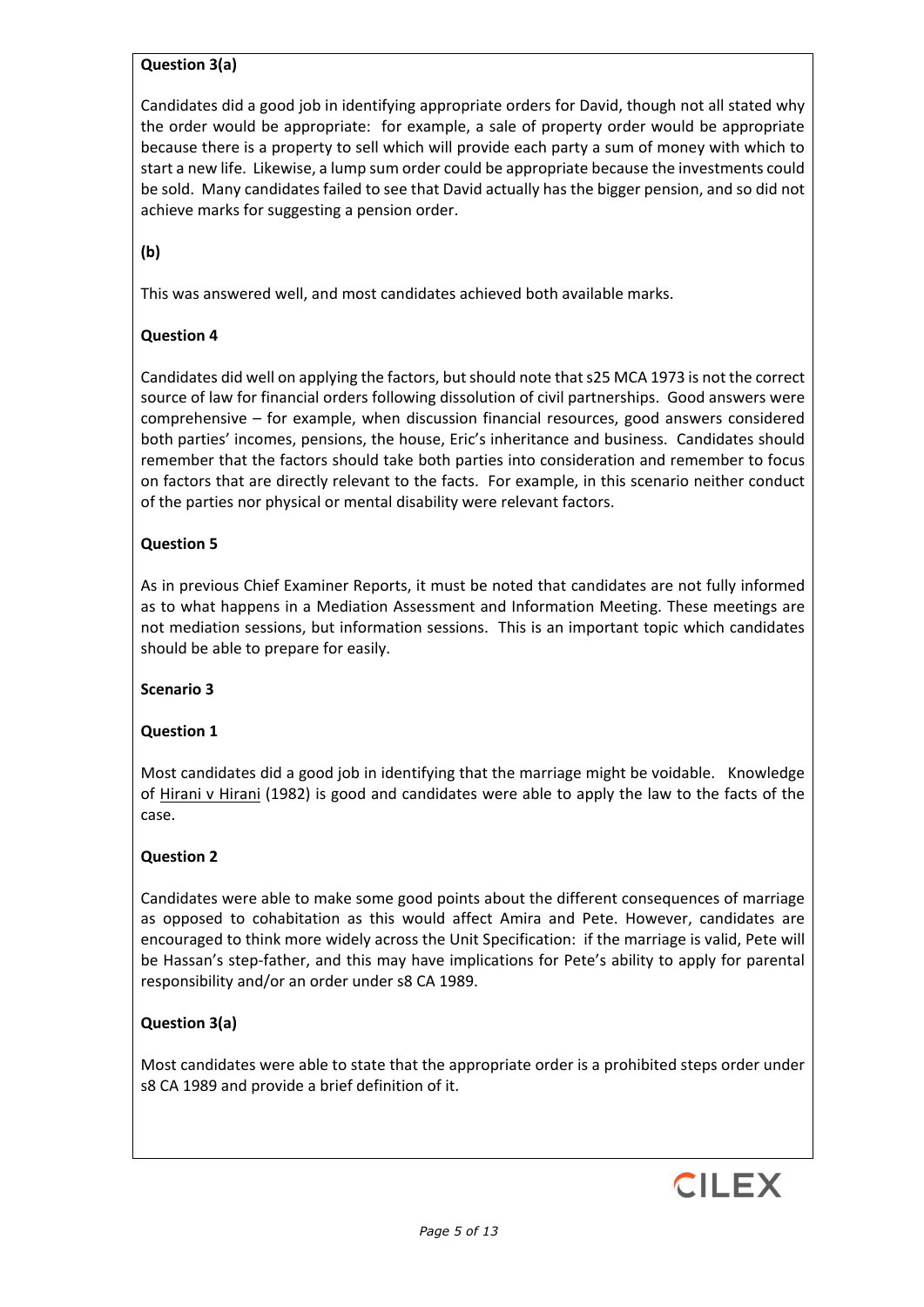### **3(b)**

Many candidates struggled to apply s10 CA 1989 to the question. If the marriage is valid, then Pete is Hassan's step-parent, but under s10(4) he will have to have parental responsibility in order to be eligible to apply for any s8 CA 1989 order. Some candidates noted that Pete can apply to a court for leave to apply for a prohibited steps order – though many did not cite s10(9) CA 1989 as the appropriate section.

# **(c)**

Candidates did a better job on this part of the question, recognising that Pete would need the permission of the court in order to apply for any order under s8 CA 1989. Very few candidates were aware of the precise factors that the court would consider, but made some good 'educated guesses.'

### **Question 4**

Most candidates were able to identify elements of the welfare checklist, citing s1(3) CA 1989 as the statutory source. As has been noted in other Chief Examiner reports, application and discussion of the facts could be more detailed.

### **SUGGESTED POINTS FOR RESPONSE**

#### **LEVEL 3 – UNIT 7 – FAMILY LAW**

| <b>Question</b> | <b>Suggested Points for Responses</b>                                                                                                                                                                                                                                                                                                                                                             | <b>Max</b>   |
|-----------------|---------------------------------------------------------------------------------------------------------------------------------------------------------------------------------------------------------------------------------------------------------------------------------------------------------------------------------------------------------------------------------------------------|--------------|
| <b>Number</b>   |                                                                                                                                                                                                                                                                                                                                                                                                   | <b>Marks</b> |
| $\mathbf{1}$    | Irretrievable breakdown remains as sole ground for divorce<br>Facts are no longer needed to prove irretrievable<br>$\bullet$<br>breakdown<br>Applications can be brought by one or both parties<br>٠<br>Application can no longer be contested<br>$\bullet$<br>Irretrievable breakdown proved by statement of<br>٠<br>applicant(s)                                                                | 3            |
| $\overline{2}$  | MCA 1973 S.11<br>Both parties over the age of 16<br>Neither party already married or in civil partnership<br>Parties not within the prohibited degrees                                                                                                                                                                                                                                            | 4            |
| 3               | Two from:<br>$S \vee R$ (PR) (1993) – matters to be considered re S.4 CA 1989<br>application<br>Re G (PR: Education) (1994) – consultation on exercise of PR<br>Dawson v Wearmouth (1999) - change of name<br>Re A (Children) (Specific Issue Order; Parental Dispute) (2001) -<br>education<br>Re S (Specific Issue Order: Religion: Circumcision) (2005)<br>Re L (Contact: Genuine Fear) (2002) | 4            |

#### **SECTION A**

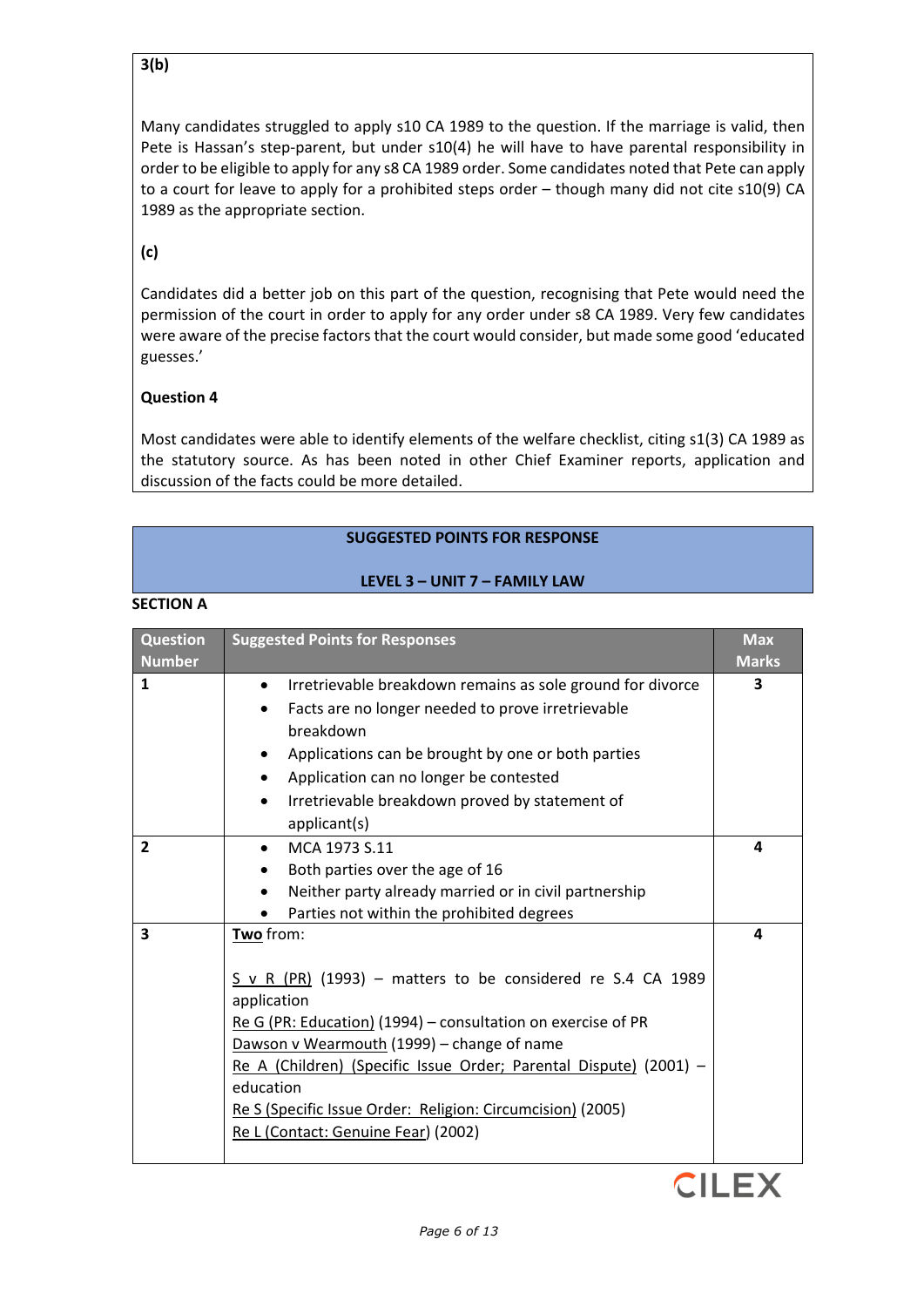| 4                       | S.17 MCA 1973                                                                                       | 3            |
|-------------------------|-----------------------------------------------------------------------------------------------------|--------------|
|                         | Definition: court order which legally separates the parties                                         |              |
|                         | to a marriage.                                                                                      |              |
|                         | One from:                                                                                           |              |
|                         | Religious views against divorce                                                                     |              |
|                         | Social pressures not to divorce                                                                     |              |
|                         | Parties do not want to live together but think their marriage                                       |              |
|                         | can be saved.                                                                                       |              |
|                         | Parties have not been married for 1 year.                                                           |              |
| 5                       | European Convention on Human Rights<br>٠                                                            | 3            |
|                         |                                                                                                     |              |
|                         | Two from:                                                                                           |              |
|                         | Article 8 Right to respect for private and family life                                              |              |
|                         | Article 12 Right to marry and found a family                                                        |              |
|                         | Article 14 Freedom from discrimination re: other rights                                             |              |
|                         | Article 6 Right to a fair hearing                                                                   |              |
| 6                       | Definition: formal agreement regulating property and<br>$\bullet$                                   | 3            |
|                         | finances during relationship and/or following breakdown.                                            |              |
|                         |                                                                                                     |              |
|                         | Two advantages:                                                                                     |              |
|                         | Provides certainty<br>$\bullet$                                                                     |              |
|                         | Provides framework for disputes                                                                     |              |
|                         | Shows evidence of common intention                                                                  |              |
|                         | Because courts have no powers to make financial orders for<br>$\bullet$<br>cohabitants on breakdown |              |
| $\overline{\mathbf{z}}$ | Provides that opposite sex couples can form civil<br>٠                                              | $\mathbf{1}$ |
|                         | partnerships.                                                                                       |              |
| 8                       | Three from:                                                                                         | 3            |
|                         | Civil Partnership Act 2004                                                                          |              |
|                         | Marriage (Same Sex Couples) Act 2013                                                                |              |
|                         | Divorce, Dissolution and Separation Act 2020                                                        |              |
|                         | Gender Recognition Act 2004                                                                         |              |
| 9                       | Three from:                                                                                         | 3            |
|                         | Where parties are separated but still married                                                       |              |
|                         | In cases of domestic abuse where one party has left the                                             |              |
|                         | family home                                                                                         |              |
|                         | Under one of the grounds under DPMCA 1978                                                           |              |
|                         | R has failed to provide reasonable maintenance;<br>$\overline{\phantom{a}}$                         |              |
|                         | R has failed to provide reasonable maintenance for a child of the                                   |              |
|                         | family;                                                                                             |              |
|                         | R's behaviour;                                                                                      |              |
|                         | R has deserted the A                                                                                |              |
| 10                      | Radmacher v Granatino:                                                                              | 3            |
|                         | Each spouse has entered it freely                                                                   |              |
|                         | With full understanding of implications                                                             |              |
|                         | It is fair in all the circumstances to uphold it.                                                   |              |
|                         | <b>Section A Total:</b>                                                                             | 30 marks     |
|                         |                                                                                                     |              |

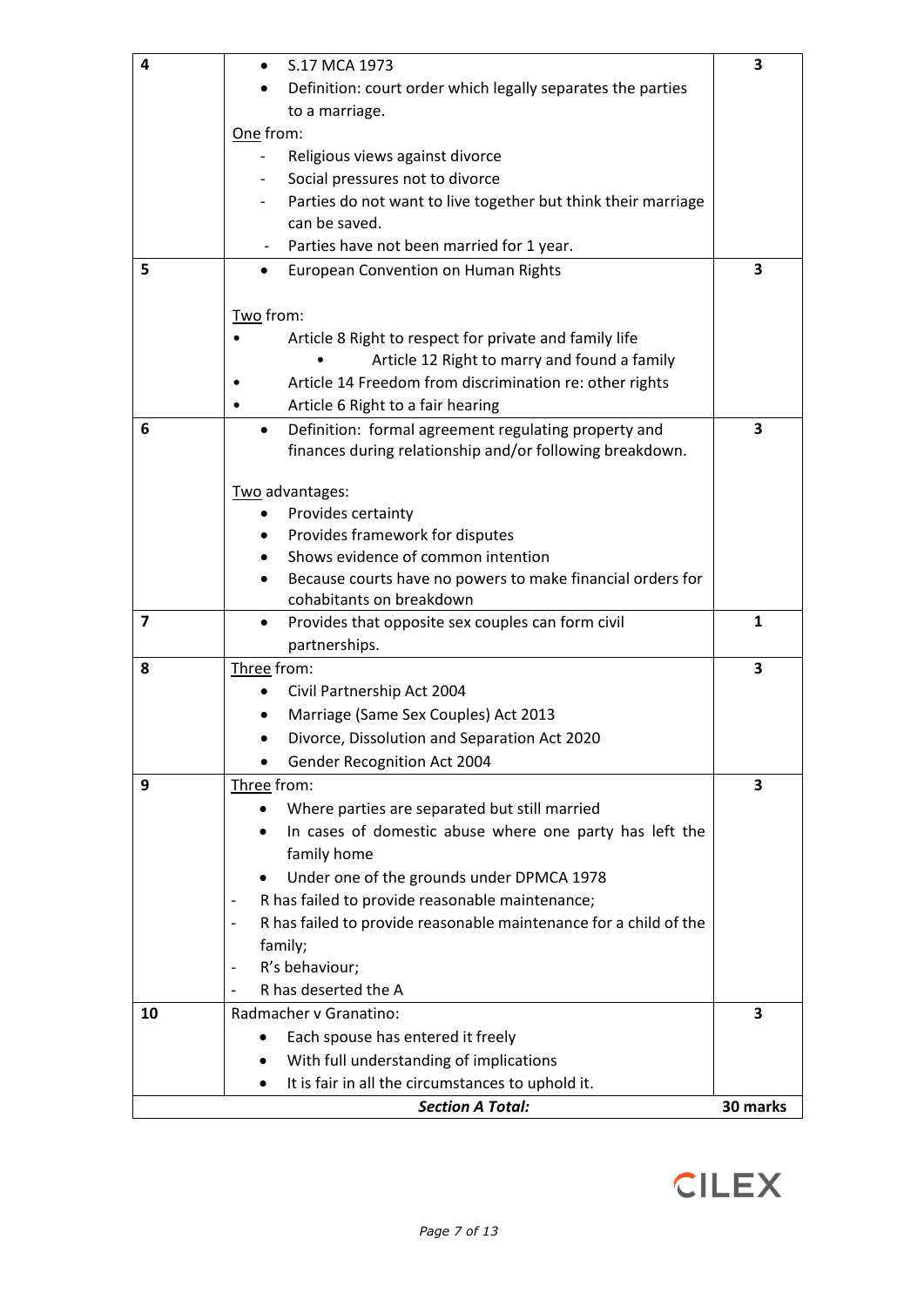#### **Section B - Scenario 1**

| Question<br><b>Number</b> | <b>Suggested Points for Responses</b>                                                     | <b>Max</b><br><b>Marks</b> |
|---------------------------|-------------------------------------------------------------------------------------------|----------------------------|
| $\mathbf{1}$              | Law:                                                                                      | 10                         |
|                           | Stack v Dowden                                                                            |                            |
|                           | Jones v Kernott                                                                           |                            |
|                           | Lloyds Bank v Rosset                                                                      |                            |
|                           | Test: Common intention + detrimental reliance                                             |                            |
|                           | Common intention: agreements or conduct (financial                                        |                            |
|                           | contributions to purchase of property)                                                    |                            |
|                           | Quantification - based on whole course of dealing                                         |                            |
|                           | TOLATA 1996 S.14 - order of sale, declaration of interests -                              |                            |
|                           | can be used to stop a sale.                                                               |                            |
|                           | TOLATA 1996 S.15 - factors to be applied                                                  |                            |
|                           | Application:                                                                              |                            |
|                           | Sole legal ownership case                                                                 |                            |
|                           | Starting point: Greg holds the entire beneficial interest                                 |                            |
|                           | Emma can try to prove she has a beneficial interest                                       |                            |
|                           | Only if she proves an interest can she try to stop the sale.                              |                            |
|                           | Constructive trust will apply here (she has put no money into<br>$\bullet$                |                            |
|                           | the purchase)                                                                             |                            |
|                           | Was there an agreement? Greg invited Emma to live with him                                |                            |
|                           | and told her it would be their family home                                                |                            |
|                           | Emma has not contributed financially                                                      |                            |
|                           | Did Emma rely to her detriment? Yes, by giving up her<br>$\bullet$                        |                            |
|                           | tenancy and putting work into Greg's house                                                |                            |
|                           | If successful, court will quantify Emma's share based on<br>٠                             |                            |
|                           | whole course of dealings between her and Greg.                                            |                            |
|                           | Suitable concluding statement.                                                            |                            |
| 2(a)                      | S.3(1) CA 1989                                                                            | $\overline{2}$             |
|                           | All the rights, duties, powers, responsibilities and authority                            |                            |
|                           | which by law a parent of a child has in relation to the child                             |                            |
|                           | and his property.                                                                         |                            |
| 2(b)                      | Adoption and Children Act 2002                                                            | $\overline{2}$             |
|                           | Greg has PR because he is on the children's birth certificates                            |                            |
|                           | and they were born after 1 December 2003.                                                 |                            |
|                           | <b>Question 2 Total:</b>                                                                  | 4 marks                    |
| 3                         | S.8 CA 1989 Child Arrangements Order                                                      | 6                          |
|                           | For Joseph and Pippa to live with her (this mark must be in<br>٠                          |                            |
|                           | the context of the facts - not a basic definition of a CAO).                              |                            |
|                           | Principles:                                                                               |                            |
|                           | Welfare Principle - that the children's welfare is the court's<br>paramount consideration |                            |
|                           | No delay principle - that any delay is likely to prejudice their                          |                            |
|                           | welfare                                                                                   |                            |
|                           | No order principle - that the court should make an order only                             |                            |
|                           | if it is better than making no order at all                                               |                            |
|                           |                                                                                           |                            |

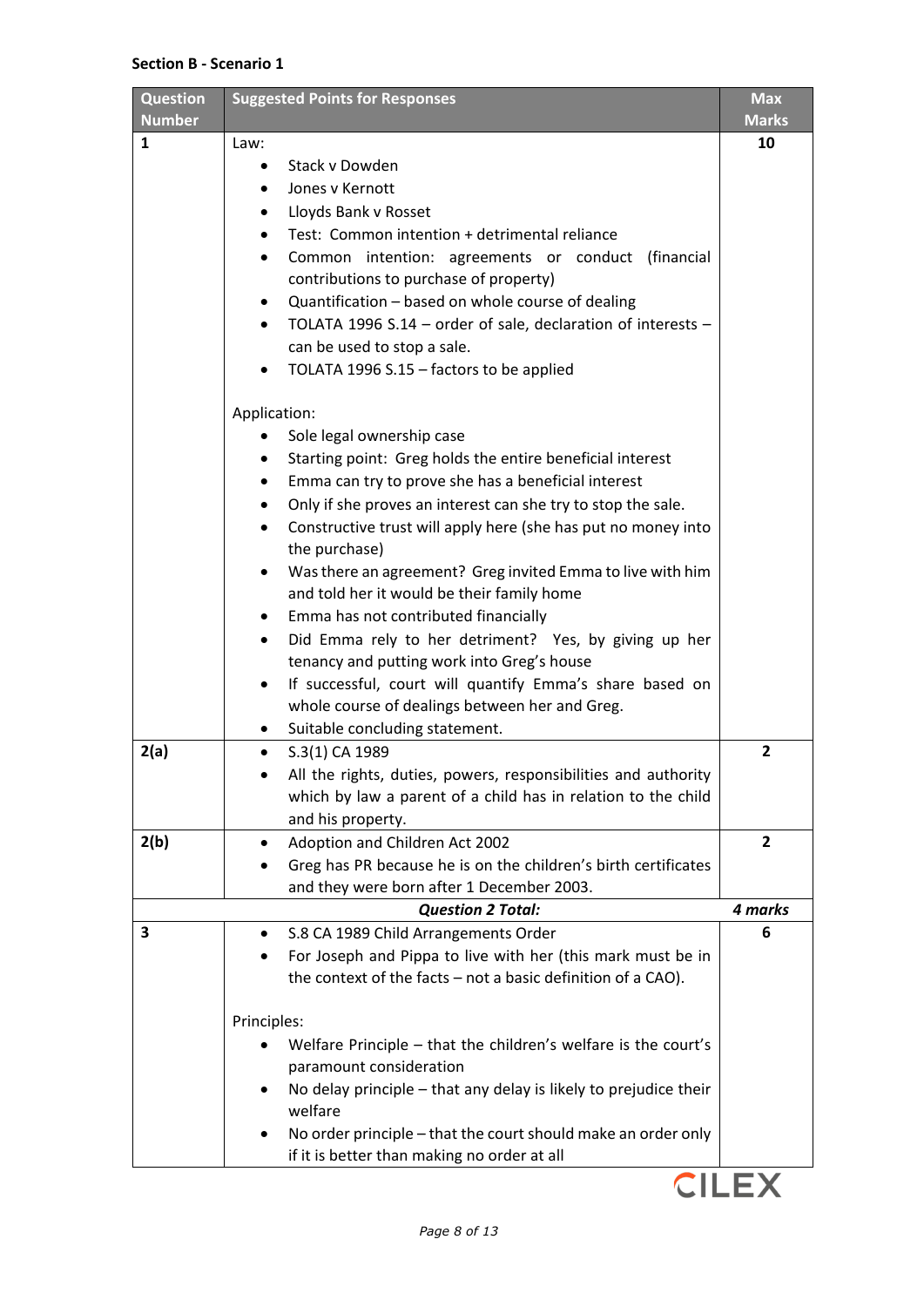| Three from:<br>4<br>Wishes and feelings: Joseph is 8 years old and so his feelings<br>might be relevant. Unlikely for Pippa as she is only 4.<br>Physical, emotional and educational needs: both children<br>need a secure home, loving parents, lack of parental conflict.<br>Siblings should stay together if possible. Joseph has<br>additional learning needs.<br>Likely effect of change of circumstances: children have had<br>to leave their family home, may find move to new home                                               |               |
|------------------------------------------------------------------------------------------------------------------------------------------------------------------------------------------------------------------------------------------------------------------------------------------------------------------------------------------------------------------------------------------------------------------------------------------------------------------------------------------------------------------------------------------|---------------|
| difficult and involve change of schools. This might stand in<br>Emma's favour as she has been their primary carer.<br>Ages, sex, background and other characteristics - both<br>children are young. They have had the full-time care of<br>Emma.<br>Capability of parents: no indication that either parent is<br>unable to meet the children's needs.                                                                                                                                                                                   | 6             |
| 5<br>Make sure that if she moves in with Mark in a sole legal<br>$\bullet$<br>ownership situation as with Greg, there is a declaration of<br>trust in her favour.<br>Consider a legally formalised relationship with Mark as this<br>$\bullet$<br>will ensure she has financial and property rights that can be<br>ordered by a court if the relationship breaks down.<br>Consider a cohabitation agreement if they do not formalise<br>relationship.<br>Ask to be put on the registry as a joint legal owner.<br><b>Scenario Total:</b> | 4<br>30 marks |

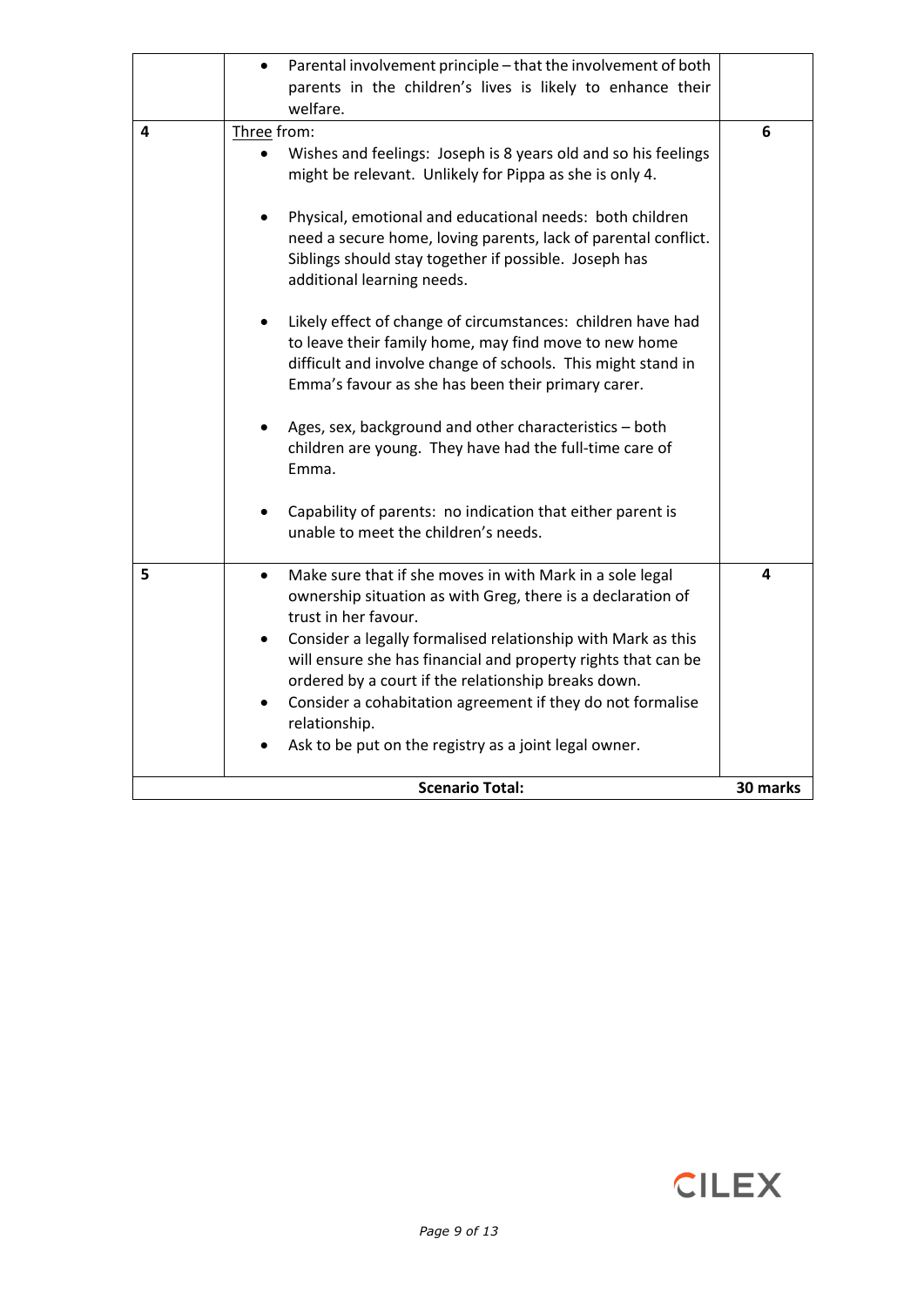#### **Section B - Scenario 2**

| <b>Question</b><br><b>Number</b> | <b>Suggested Points for Responses</b>                                                         | <b>Max</b><br><b>Marks</b> |
|----------------------------------|-----------------------------------------------------------------------------------------------|----------------------------|
| 1(a)                             | Civil Partnership Act 2004<br>$\bullet$                                                       | 6                          |
|                                  | Irretrievable breakdown of the relationship                                                   |                            |
|                                  |                                                                                               |                            |
|                                  | Must be proved by reference to one of the four facts:                                         |                            |
|                                  |                                                                                               |                            |
|                                  | 2 year separation: Eric will have to live separately from David                               |                            |
|                                  | for a continuous period of two years prior to an application<br>and will need David's consent |                            |
|                                  | behaviour is not be an option for Eric on facts given                                         |                            |
|                                  | Possible 5 year separation + application<br>٠                                                 |                            |
|                                  | Eric cannot rely on his own behaviour<br>٠                                                    |                            |
| 1(b)                             | Divorce, Dissolution and Separation Act 2020 will amend the<br>$\bullet$                      | $\overline{2}$             |
|                                  | <b>CPA 2004</b>                                                                               |                            |
|                                  | Eric will be able to make a statement that the civil                                          |                            |
|                                  | partnership has irretrievably broken down                                                     |                            |
|                                  | The court will take this as proof                                                             |                            |
|                                  | David will not be able to contest the application                                             |                            |
|                                  | <b>Question 1 Total:</b>                                                                      | 8 marks                    |
| 2(a)                             | Judicial Separation                                                                           | 2                          |
|                                  | S.56 CPA 2004                                                                                 |                            |
| 2(b)                             | Max three from:                                                                               | 3                          |
|                                  | Eric and David no longer obliged to cohabit<br>٠                                              |                            |
|                                  | Availability of financial orders                                                              |                            |
|                                  | Financial orders does not include pension sharing order<br>٠                                  |                            |
|                                  | Civil partnership remains legally valid                                                       |                            |
|                                  | Neither Eric nor David can remarry or form civil partnership                                  |                            |
|                                  | If either dies without a will - the other cannot inherit under                                |                            |
|                                  | rules of intestacy                                                                            |                            |
|                                  | If either dies with a will - this is unaffected<br><b>Question 2 Total:</b>                   | 5 marks                    |
| 3(a)                             | Two from:                                                                                     | 4                          |
|                                  | Sale of property: the house is worth £6000,000 and will give                                  |                            |
|                                  | each of them a lump sum to find housing                                                       |                            |
|                                  | Transfer of property: transfer the house to David - offset by                                 |                            |
|                                  | Eric's private income and inheritance.                                                        |                            |
|                                  | Lump sum order: investments sold or part transferred to                                       |                            |
|                                  | David                                                                                         |                            |
| 3(b)                             | Define clean break – order which will make Eric and David                                     | 2                          |
|                                  | financially independent of each other                                                         |                            |
|                                  | Relevance:                                                                                    |                            |
|                                  | Both parties have incomes to support themselves                                               |                            |
|                                  | Both parties have pensions                                                                    |                            |
|                                  | No children                                                                                   |                            |
|                                  |                                                                                               |                            |
|                                  | <b>Question 3 Total:</b>                                                                      | 6 marks                    |
|                                  | <b>Scenario Total:</b>                                                                        |                            |

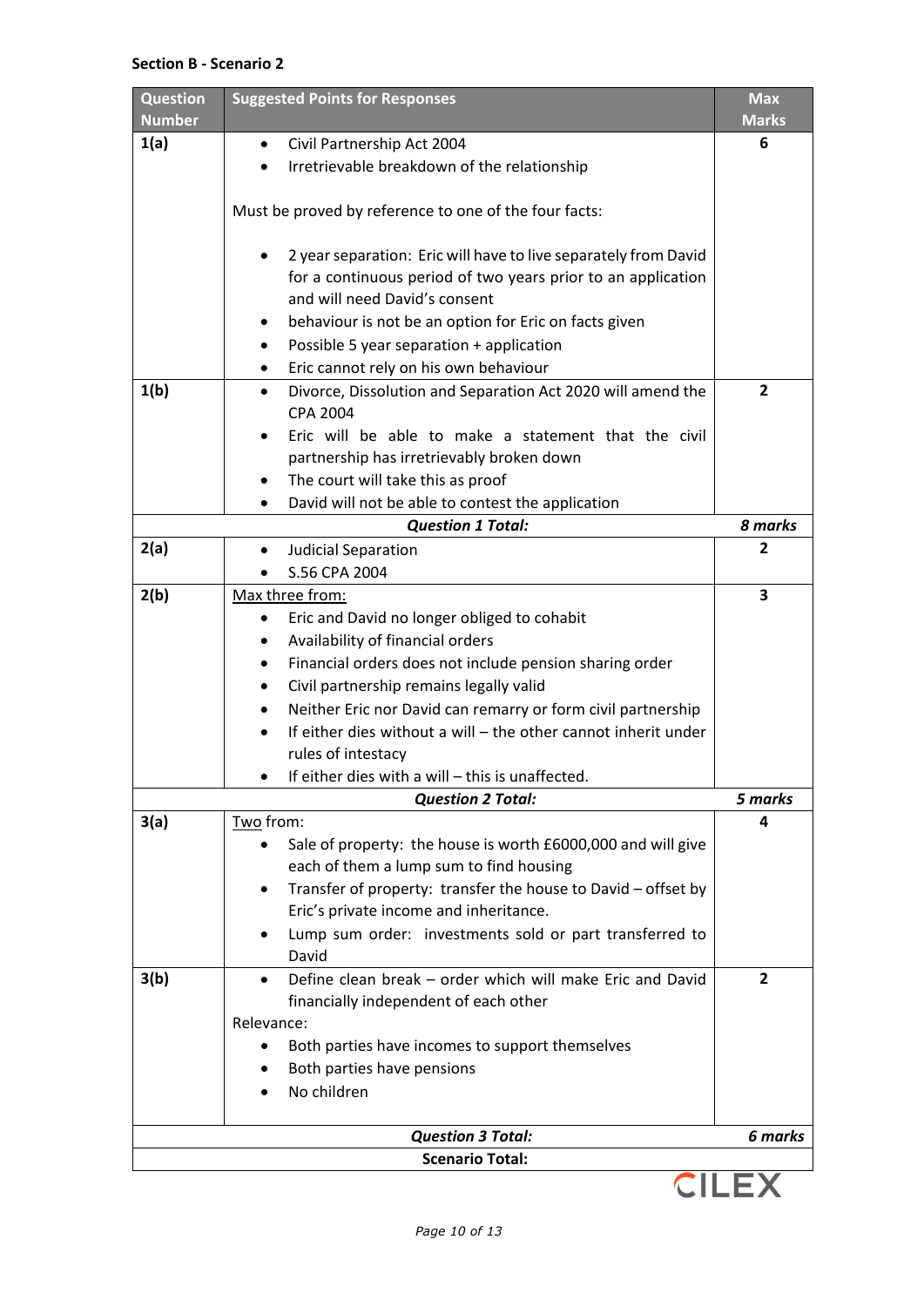| 4 | Sch 5 CPA 2004                                                   | 7 |
|---|------------------------------------------------------------------|---|
|   | Three from:                                                      |   |
|   | Financial resources: both parties have incomes, pensions         |   |
|   | and jointly own house. Investments; Eric's private pension       |   |
|   | and inheritance; Eric's business.                                |   |
|   | Needs and obligations: housing, daily expenses, Eric's           |   |
|   | business expenses; possibly needs of Eric's new partner.         |   |
|   | Standard of living: they have both earned incomes and own        |   |
|   | a house with a small mortgage.                                   |   |
|   | Age of parties and duration of CP: Eric is nearing retirement    |   |
|   | and David may not be far behind. Long CP.                        |   |
|   | Contributions to the CP: no children.                            |   |
| 5 | MIAM - Mediation Information and Assessment Meeting<br>$\bullet$ | 4 |
|   | Meeting to discuss the possibility of mediation, what it will    |   |
|   | entail, its possible advantages                                  |   |
|   | David must attend/Eric may attend<br>$\bullet$                   |   |
|   | Advantages:                                                      |   |
|   | can sort out financial matters without court applications,       |   |
|   | court hearings,                                                  |   |
|   | can save on costs and legal fees.                                |   |
|   | Can reduce any hostility in process of dissolution.              |   |
|   | <b>Scenario Total: 30 marks</b>                                  |   |

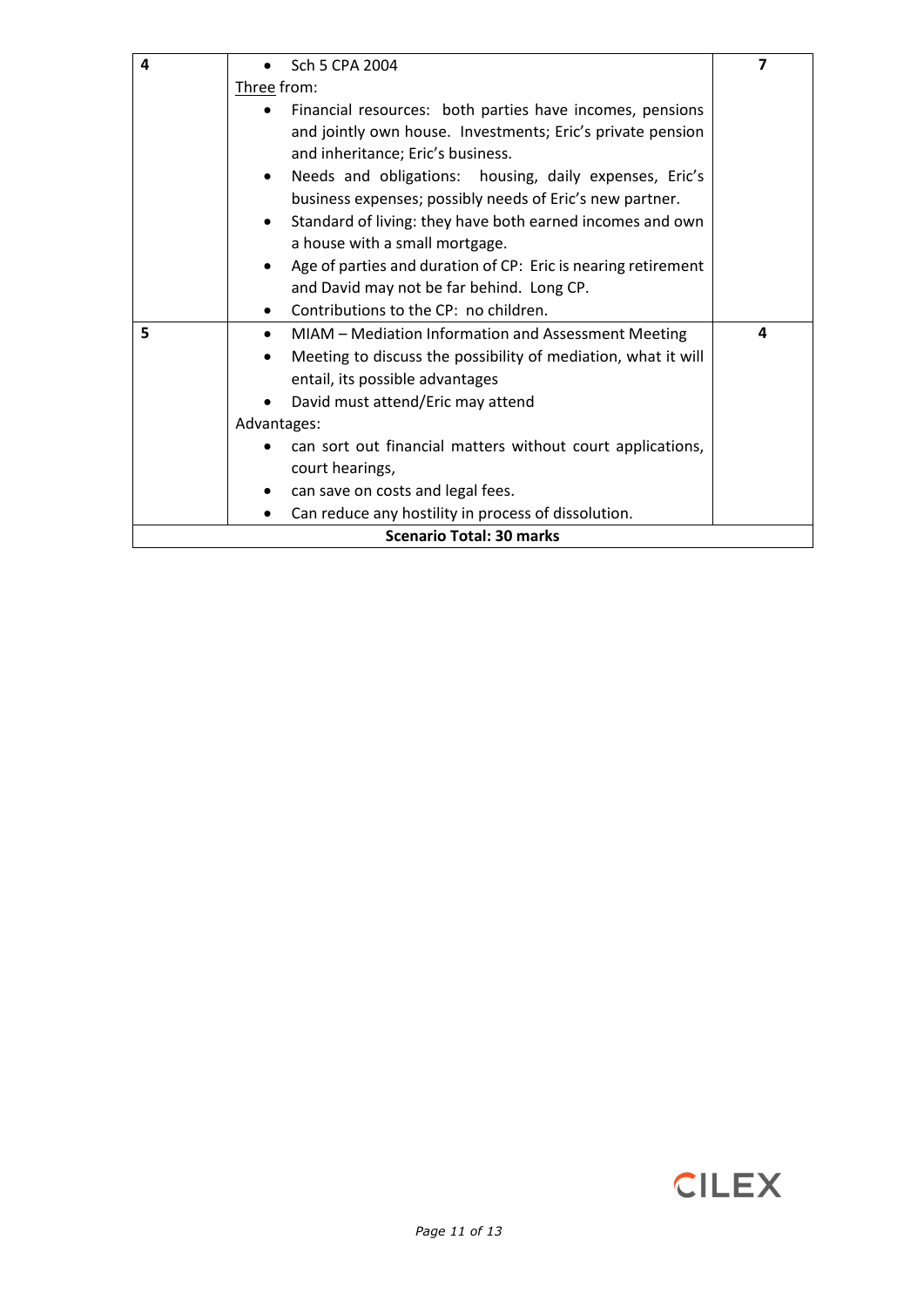### **Section B - Scenario 3**

| <b>Question</b> | <b>Suggested Points for Responses</b>                                          | <b>Max</b>     |
|-----------------|--------------------------------------------------------------------------------|----------------|
| <b>Number</b>   |                                                                                | <b>Marks</b>   |
| 1               | MCA 1973 S.12<br>$\bullet$                                                     | 8              |
|                 | Marriage may be voidable                                                       |                |
|                 | Lack of consent due to duress or mistake                                       |                |
|                 | Hirani v Hirani (1982)                                                         |                |
|                 | Test: a subjective test based on whether applicant's will has been             |                |
|                 | overcome.                                                                      |                |
|                 | Application:                                                                   |                |
|                 | Pete has pressured Amira                                                       |                |
|                 | Pete has threatened to make Amira and Hassan homeless                          |                |
|                 | Amira may have agreed to go to the registry because she felt she               |                |
|                 | had no other choice.                                                           |                |
|                 | Consequence: the marriage is valid until annulled.                             |                |
| $\overline{2}$  | Amira will have home rights of occupation<br>$\bullet$                         | 6              |
|                 | A court can make financial orders to support Amira                             |                |
|                 | Amira can inherit from Pete if he dies without a will                          |                |
|                 | They will have to go through a legal procedure to formally end                 |                |
|                 | their marriage                                                                 |                |
|                 | Pete becomes Hassan's step-father                                              |                |
|                 | Pete can apply for PR under S.4 CA 1989                                        |                |
|                 | Pete can apply for S.8 orders re: Hassan<br>$\bullet$                          |                |
| 3(a)            | S.8 Children Act 1989<br>$\bullet$                                             | 3              |
|                 | Prohibited Steps Order                                                         |                |
|                 | An order that no action stated in the order should be taken                    |                |
|                 | regarding a child named in the order                                           |                |
|                 |                                                                                |                |
| 3(b)            | S10(5) Children Act 1989                                                       | $\overline{2}$ |
|                 | Either party to a marriage in respect of a child of the family                 |                |
|                 | Pete can apply without seeking permission of the court                         |                |
| 3(c)            | S10(9) Children Act 1989                                                       | 3              |
|                 | Pete would need to receive the permission of the court                         |                |
|                 | Court will consider: nature of the application; Pete's connection<br>$\bullet$ |                |
|                 | with Hassan; any disruption to Hassan's life leading to harm.                  |                |
|                 | <b>Question 3 Total:</b>                                                       | 8 marks        |
| 4               | Welfare checklist                                                              | 8              |
|                 | S1(3) CA 1989                                                                  |                |
|                 | Three from:                                                                    |                |
|                 | Wishes and feelings: Hassan is only 5 years old and so is very                 |                |
|                 | young for the court to take his views into account.                            |                |
|                 | Physical, emotional and educational needs: Hassan needs a                      |                |
|                 | stable home, security and affection.                                           |                |
|                 |                                                                                |                |